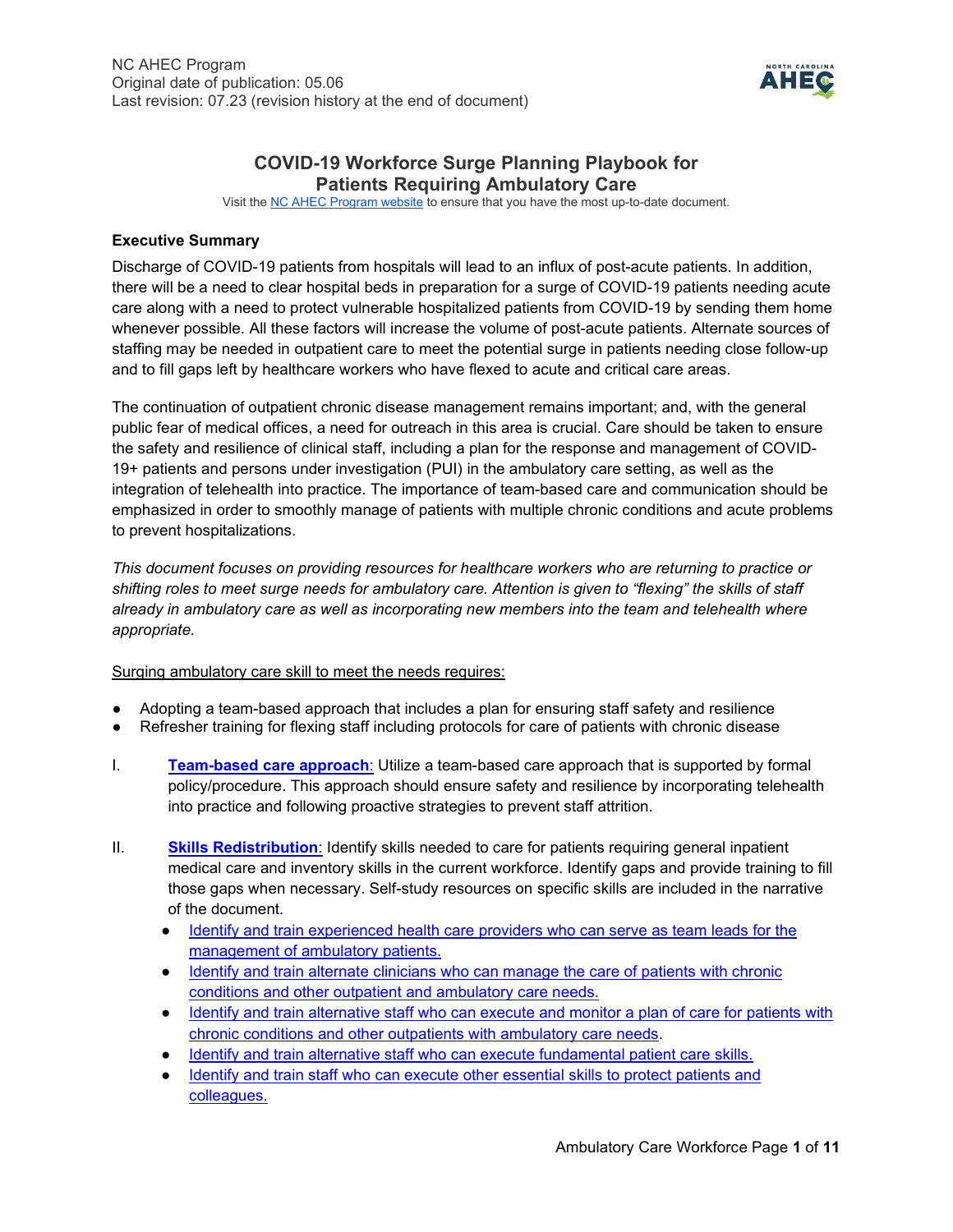

## <span id="page-1-0"></span>**I. Team-Based Care**

Utilize a team-based approach for patient management that is supported by formal policies/protocols for alternate workflows including telehealth. Deploying each team member to execute their unique skill sets in a collaborative approach will provide force multiplication and allow for efficient care management teams.

*The advantage of utilizing a team-based approach, the maximum skills sets of each team member and virtual care alternatives is that staff can minimize face-to-face encounters, increase the capacity for patient volume, and maintain the safety of patients, families, and staff.*

*Staff who assist in surge skills are not expected to independently take a full patient load but should arrive ready to share the skills they do offer with team leads.*

# **The team-based approach in ambulatory settings during the COVID-19 pandemic should include/address the following:**

- <span id="page-1-1"></span>**1. A plan for the response and management of exposure to COVID-19 in the ambulatory setting.**
	- a. [COVID-19 preparation playbook for outpatient and ambulatory care settings is](https://www.cdc.gov/coronavirus/2019-ncov/hcp/ambulatory-care-settings.html) available on the CDC website.
	- b. [Prepare the clinic f](https://www.cdc.gov/coronavirus/2019-ncov/hcp/clinic-preparedness.html)ollowing CDC infection prevention and control guidelines.
	- c. Review the [Interim US Guidance for Risk Assessment and Public Health Management of](https://www.cdc.gov/coronavirus/2019-ncov/hcp/guidance-risk-assesment-hcp.html)  [Healthcare Personnel with Potential Exposure in a Healthcare Setting to Patients with](https://www.cdc.gov/coronavirus/2019-ncov/hcp/guidance-risk-assesment-hcp.html)  [Coronavirus Disease a](https://www.cdc.gov/coronavirus/2019-ncov/hcp/guidance-risk-assesment-hcp.html)nd develop a [strategy to mitigate healthcare personnel staffing shortages.](https://www.cdc.gov/coronavirus/2019-ncov/hcp/mitigating-staff-shortages.html)
	- d. Utilize additional established resources through the US Department of Health and Human Services Assistant Secretary of Preparedness Response (ASPR) Technical Resources, Assistance Center, and Information Exchange (TRACIE) at [https://asprtracie.hhs.gov/.](https://asprtracie.hhs.gov/)
		- i. The [COVID-19 Healthcare](https://asprtracie.hhs.gov/Workforce-Virtual-Toolkit) [Workforce Toolkit](https://asprtracie.hhs.gov/Workforce-Virtual-Toolkit) is a collection of various resources on federal regulatory funding flexibilities, workforce training, state/territorial/local resources, and an information exchange that can be accessed if you register.

#### **2. A formal care team approach to patient management.**

- a. Utilize the [AHRQ Creating Patient-centered Team-based Primary Care](https://pcmh.ahrq.gov/page/creating-patient-centered-team-based-primary-care#fig1) to develop the structures, processes, knowledge, and supports that are needed to create and sustain teams.
- b. Synchronize team architecture, goals, responsibilities, and accomplishments.
	- i. [The American Academy of Family Physicians](https://www.aafp.org/fpm/2012/1100/p19.html) has a relevant reflection on team architecture in ambulatory medicine that describes team structures, optimal skill usage, and minimal overlapping of tasks.
	- ii. Discuss assignments and determine clear delegation of responsibilities from the start.
		- Decide the number of in-patient appointments vs. telemedicine appointments the clinic will have per day, the optimal schedule for such appointments, and the staffing needed for this altered schedule.
		- Decide how teams will take on new patients (i.e., alternating vs. covering a designated half-day, etc.)
		- Develop protocols for handoff of medically complex chronic patients between providers and between settings.
		- [American Academy of Ambulatory Care Nursing](https://www.aaacn.org/cctm/care-transition-hand-toolkit) has handoff guidelines and models for transitioning care.
		- [The Joint Commission](https://www.jointcommission.org/resources/patient-safety-topics/sentinel-event/sentinel-event-alert-newsletters/sentinel-event-alert-58-inadequate-hand-off-communication/) offers handoff communication guidelines.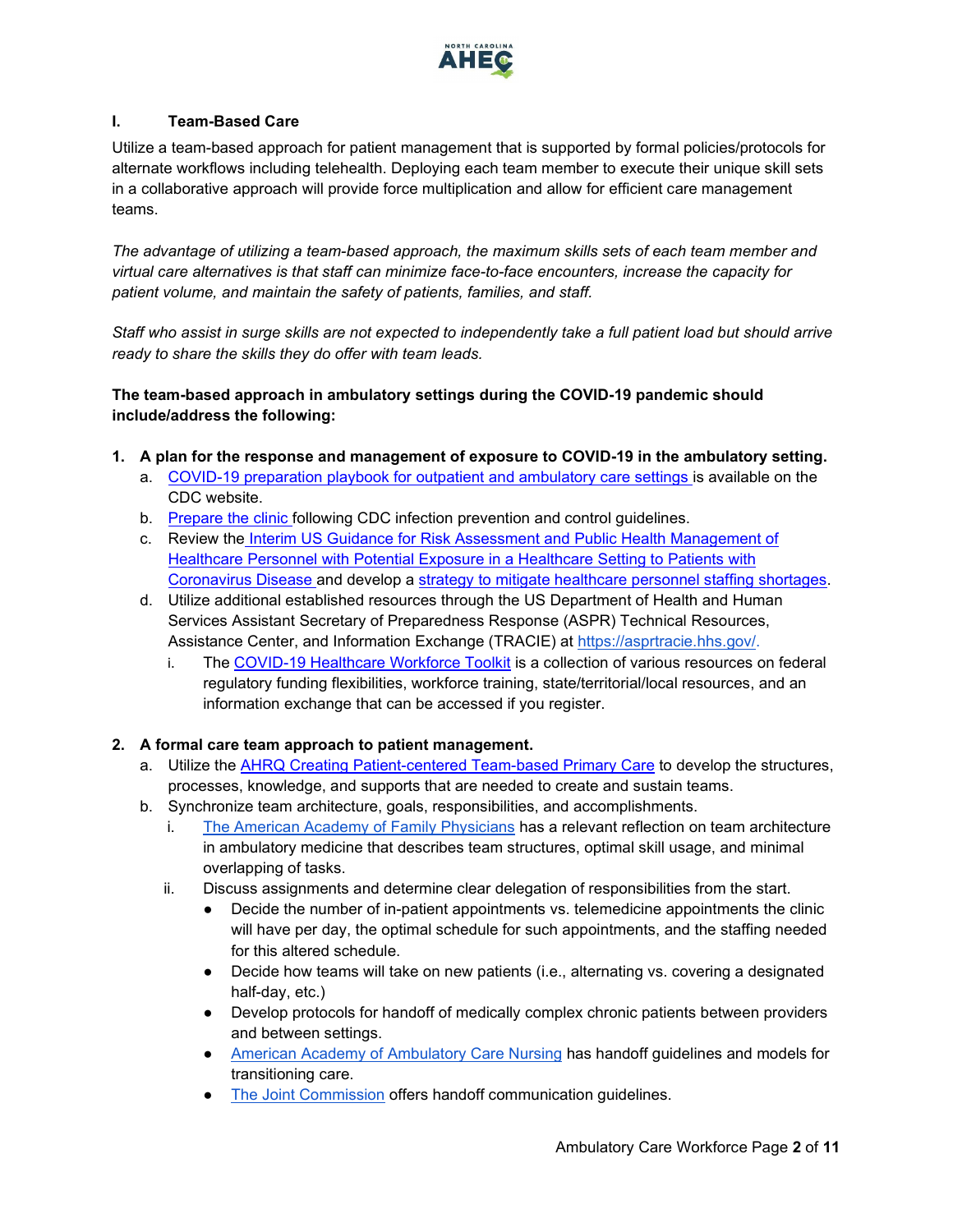

- iii. Create protocols for standing orders.
	- Compile a list of chief complaints that may be managed via standing orders. For example, medication refills, immunizations, screening tests, routine labs, point of care testing, medication intensification, and referrals are potential standing orders.
	- Review the Family Practice Management article on Developing Standing Orders to Help [your Team Work to the Highest Level.](https://www.aafp.org/fpm/2018/0500/p13.html#fpm20180500p13-ut1)

## **3. A virtual infrastructure for patient care.**

- a. When possible, use telehealth to provide virtual visits, follow-ups, and pre-visit assessments. The Centers for Medicare and Medicaid Services (CMS) defines telehealth as an interactive audio and video telecommunications system that permits real-time communication between the distant site practitioner and the patient.
	- i. Consider telemedicine visits and remote monitoring when possible.
	- ii. Consider telemedicine consultations particularly for community facilities with limited specialist support.
	- iii. Keep up to date with rules and regulations around telehealth with frequent check-in with COVID-19 responses from [CMS](https://www.cms.gov/About-CMS/Agency-Information/Emergency/EPRO/Current-Emergencies/Current-Emergencies-page) and [NC Medicaid.](https://medicaid.ncdhhs.gov/about-us/covid-19-guidance-and-resources/providers/covid-19-special-medicaid-bulletins)
	- iv. Self-Study Resources
		- [North Carolina Medical Board:](https://www.ncmedboard.org/resources-information/faqs/covid-19-telemedicine-faqs) FAQs specifically for North Carolina providers using telemedicine. Answers questions about licensure, prescribing medications via telemedicine, prescribing controlled substances, and interacting as a North Carolina licensed provider with patients across state borders.
		- [NC AHEC Program](https://www.ncahec.net/) has weekly telehealth [webinars,](https://www.ncahec.net/covid-19/webinars/) as well as coding and other virtual [care resources](https://www.ncahec.net/covid-19/telehealth-resources/) from the Practice Support Team.
		- [The American Academy of Ambulatory Care Nursing](https://www.aaacn.org/practice-resources/telehealth) has telehealth practice resources, including a free recorded webinar, scope and standards of practice for professional telehealth nursing, a manager's toolkit for starting/improving telehealth services, and an acute special interest group.
- **4. Regularly scheduled team meetings** (virtual whenever possible).
	- a. [Society of General Internal Medicine-AMA Guide on Conducting Team Meetings](https://edhub.ama-assn.org/steps-forward/module/2702508) has tips on leading effective team meetings.
	- b. Goals:
		- i. Orient new team members to daily workflow
		- ii. Synchronize team goals and accomplishments
		- iii. Discuss daily assignments with attention to needs that can be addressed via telehealth alternatives or nurse visits
		- iv. Assign roles and responsibilities for the day of each team member
		- v. Discuss patient care goals
		- vi. Provide opportunity to answer questions or concerns
		- vii. Address red flags should be reported immediately to team leads
	- c. [Daily huddles](https://nexusipe.org/informing/resource-center/huddle-coaching) between each team member and the team lead.

# <span id="page-2-0"></span>**5. Assurance of team safety.**

- a. Trainings for [policies and protocols](#page-1-1) for the preparation of healthcare workers participating in the care of COVID-19+ patients in ambulatory settings.
- b. Ambulatory care staff should complete COVID-19 orientation materials:
	- i. [Transmission-Based Precautions | Basics | Infection Control | CDC](https://www.cdc.gov/infectioncontrol/basics/transmission-based-precautions.html)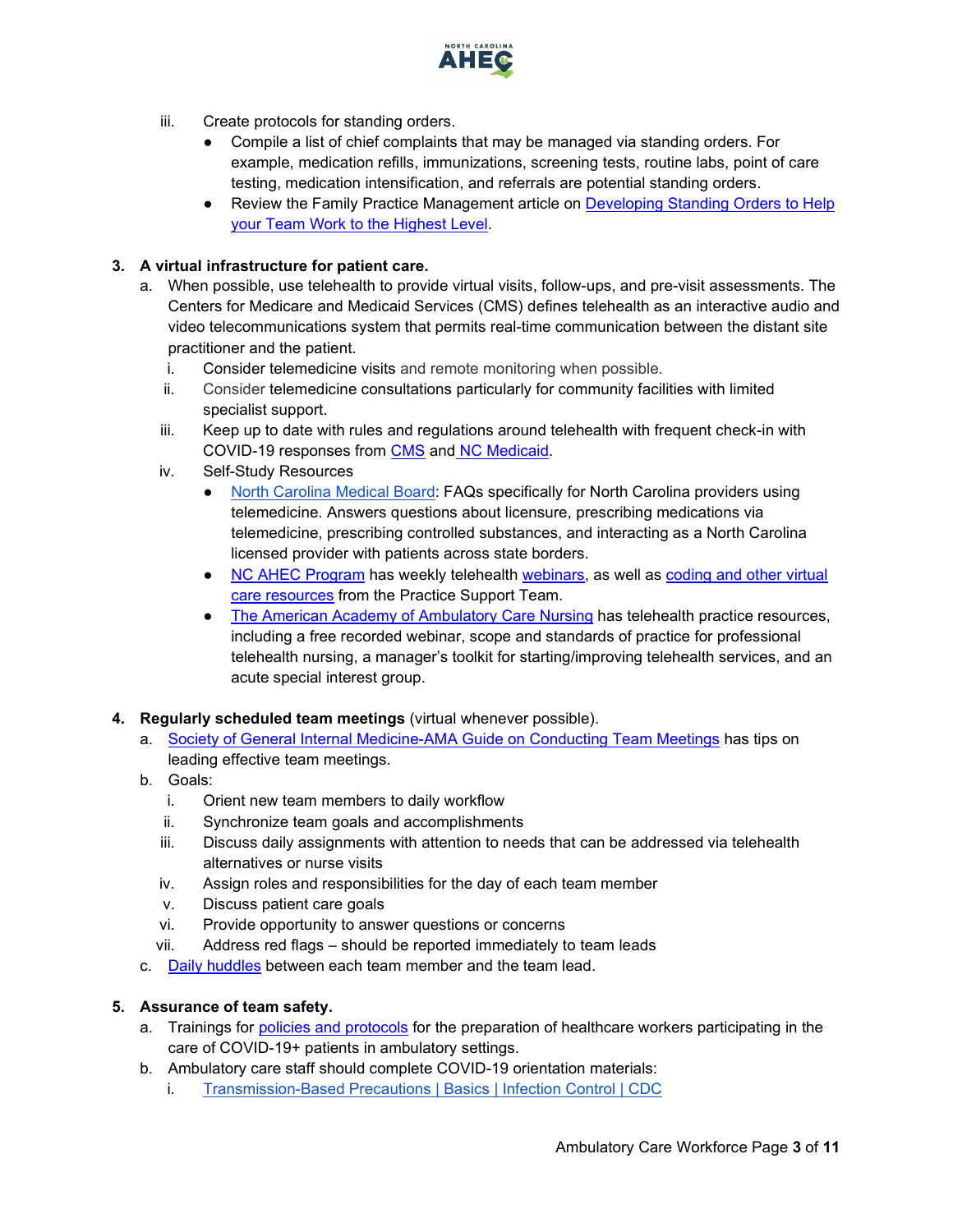<span id="page-3-1"></span>

- ii. Interim Infection Prevention and Control Recommendations for Patients with Suspected or [Confirmed Coronavirus Disease 2019 \(COVID-19\) in Healthcare Settings](https://www.cdc.gov/coronavirus/2019-ncov/hcp/infection-control-recommendations.html?CDC_AA_refVal=https%3A%2F%2Fwww.cdc.gov%2Fcoronavirus%2F2019-ncov%2Finfection-control%2Fcontrol-recommendations.html)
- iii. Special Collection [Coronavirus \(COVID-19\): infection control and prevention measures](https://www.cochranelibrary.com/collections/doi/SC000040/full)
- iv. Personal Protective Equipment (PPE):
	- [Proper PPE Donning and Doffing Technique:](https://www.youtube.com/watch?v=_lU9tUXhR_0&feature=youtu.be) Video that shows steps to donning and doffing gown, N95 respirator, face shield gloves. *Time to complete: 3 minutes*
	- [Proper Donning and Doffing of Procedural and Surgical Masks:](https://www.youtube.com/watch?v=z-5RYKLYvaw) Video that shows steps in donning, doffing, wearing, and storage of procedural and surgical masks for re-use. *Time to complete: 3 minutes*
	- [Strategies to Optimize Personal Protective Equipment: Facemask](https://files.nc.gov/ncdhhs/documents/files/covid-19/Long-Term-Care-Facemask-Use.pdf) and [Gowns](https://files.nc.gov/ncdhhs/documents/files/covid-19/Long-Term-Care-Toolkit-gown.pdf)
- **6. Promotion of resilience** by following proactive strategies to prevent staff attrition due to illness or fatigue.
	- a. Use existing psychiatrists, therapists, and social work staff to help with mental health counseling and support.
		- Utilize [Washington State Medical Association](https://wsma.org/WSMA/Resources/COVID-19/Care_for_the_Caregiver_During_COVID-19_Outbreak/care_for_the_caregiver_during_covid_19_outbreak.aspx) guidance for supporting staff.
	- b. Conduct a periodic brief burnout assessment to identify at-risk staff.
	- i. Burnout self-assessment tools:
		- [Burnout self-assessment](https://wellmd.stanford.edu/test-yourself.html)
		- [Well-Being in Academic Medicine: Resources for Faculty](https://www.aamc.org/news-insights/wellbeing/faculty)
		- [Valid and Reliable Survey Instruments to Measure Burnout, Well-Being, and Other](https://nam.edu/valid-reliable-survey-instruments-measure-burnout-well-work-related-dimensions/)  [Work-Related Dimensions](https://nam.edu/valid-reliable-survey-instruments-measure-burnout-well-work-related-dimensions/)
		- Resource: 59 Mental Health Resources for Health Care Providers <https://nursinglicensemap.com/resources/mental-health-resources/>
	- c. Provide family support, such as [child care,](https://www.ncdhhs.gov/divisions/public-health/covid19/child-care) to all staff members.
	- d. Limit work hours and, for appropriate tasks, encourage transition to methods that enable more flexible work hours from home (i.e. virtual care alternatives).
	- e. Provide alternatives enabling self-isolation if a team member is exposed to a COVID-19+ patient and does not feel comfortable returning home to family.
		- i. Consider working with local hotels to get wings to provide temporary housing.
		- ii. Note that frontline workers who are members of the American Nurses Association can reserve up to [7 free consecutive nights](https://ebiz.nursingworld.org/Login?returnurl=https://www.nursingworld.org/my-account/one-million-rooms/&SSOL=Y) at Hilton hotels across the US.
	- f. Assess the [risk of staff f](https://www.cdc.gov/coronavirus/2019-ncov/need-extra-precautions/people-at-higher-risk.html)or complications related to COVID-19 and consider allowing at-risk staff alternate job assignments outside direct patient care.

## <span id="page-3-0"></span>**II. Skills Re-Distribution and Training Resources**

In the event of a COVID-19+ patient surge, the workforce in ambulatory and outpatient care may also need to surge to meet the overflow demand. Identify the skills needed for the patient population and inventory skills currently in the workforce. Identify gaps and provide training to fill those gaps when indicated. Changes in role and workflow may be needed to capitalize on existing skills and supervise any new team members.

*This section identifies potential sources for workforce skills needed to meet the needs of the general inpatient medicine population, along with potential training resources.*

#### **All staff can benefit from the following training resources:**

● [UpToDate](https://www.uptodate.com/home/covid-19-access) has a list of freely available clinical effectiveness resources on COVID-19.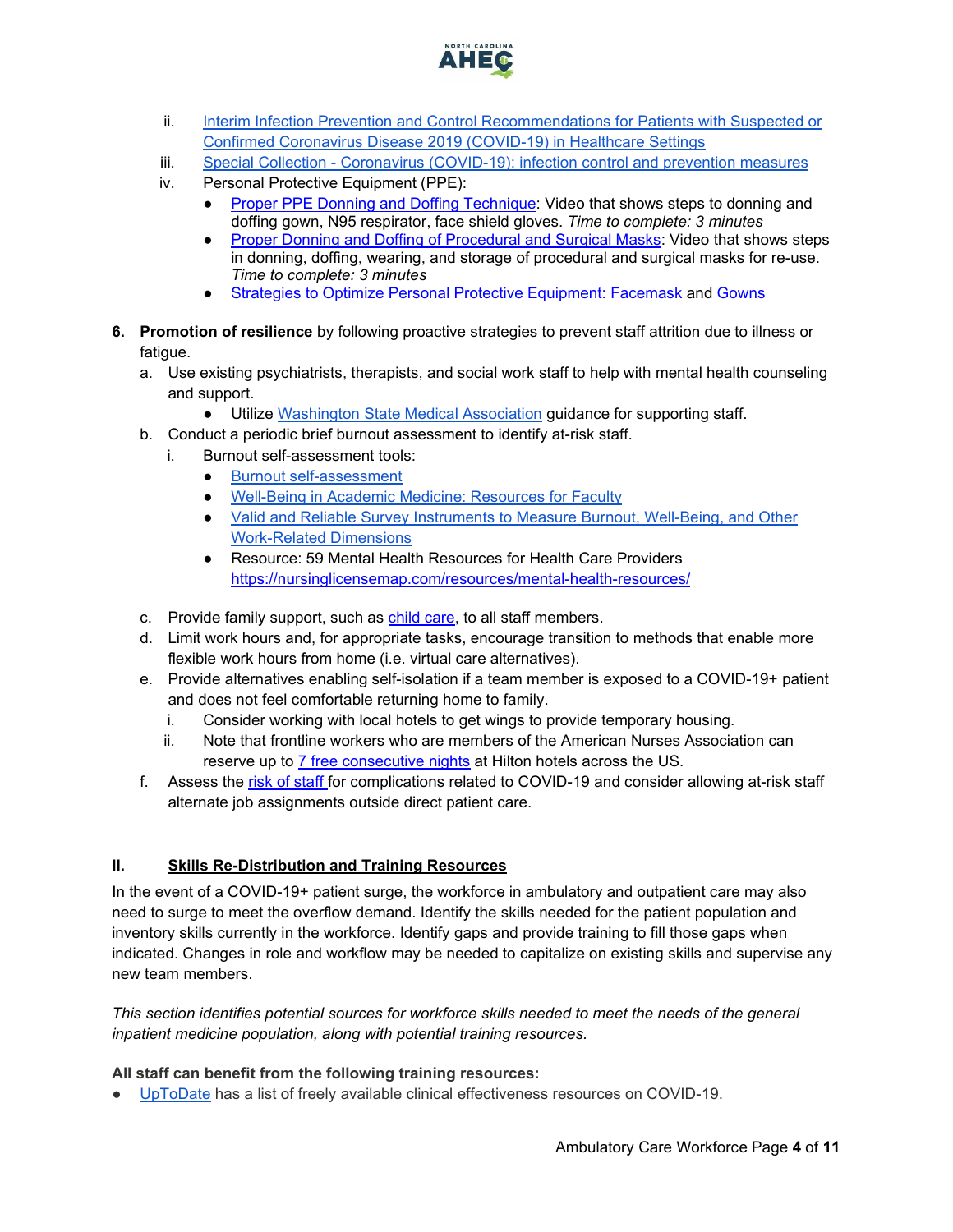

- All staff caring for COVID-19 patients could also benefit from a review of [Dynamed's open-source](https://www.dynamed.com/condition/covid-19-novel-coronavirus#GUID-5EDD59BC-2C0D-412E-8DAB-3F3D214D7406) [resource on COVID-19,](https://www.dynamed.com/condition/covid-19-novel-coronavirus#GUID-5EDD59BC-2C0D-412E-8DAB-3F3D214D7406) the [NIH COVID-19 Treatment Guidelines,](https://covid19treatmentguidelines.nih.gov/) and [Week in Review COVID-19](https://www.ncahec.net/covid-19/training-and-literature-for-health-care-professionals/)  [Scientific News.](https://www.ncahec.net/covid-19/training-and-literature-for-health-care-professionals/)
- The American Heart Association, with support of AACN and other organizations, released interim [guidelines](https://www.ahajournals.org/doi/10.1161/CIRCULATIONAHA.120.047463) [for basic life support, pediatric advanced life support and advanced cardiovascular life](https://www.ahajournals.org/doi/10.1161/CIRCULATIONAHA.120.047463)  [support to treat patients with COVID-19.](https://www.ahajournals.org/doi/10.1161/CIRCULATIONAHA.120.047463)
- <span id="page-4-0"></span>**1. Identify and train experienced health care providers who can serve as team leads for the management of ambulatory patients.** This role should be assumed by current staff members with expert knowledge of the facility and patients to organize and lead incoming surge staff members.
	- a. Relevant skills include leadership, delegation, and teaming.
	- b. Potential sources for staff:
		- i. Physicians and advanced practice clinicians (Nurse Practitioners, Physician Assistants) who currently practice in ambulatory care settings and can lead a team of less experienced, flexing clinicians.
		- ii. Registered nurses, preferably certified in ambulatory or [trained in primary care,](http://primarycare.web.unc.edu/) can lead a team of nurses and allied health professionals with minimal ambulatory care experience. *Note that it is beyond the scope of practice for an LPN to supervise the nursing activities of an RN.*
		- iii. Experienced team members who can lead the incoming surge of ancillary and support team members.
	- c. Responsibilities include:
		- i. Assign roles to other core team members.
		- ii. Coordinate the execution of specific patient care skills such as vital sign monitoring, prescription refills, documentation, wound care, lab collection, and patient education among team members. Follow [North Carolina Medical Board \(NCMB\) a](https://www.ncmedboard.org/resources-information/professional-resources/publications/forum-newsletter/article/delegating-medical-tasks-to-unlicensed-personnel)nd [North Carolina Board of](https://www.ncbon.com/vdownloads/position-statements-decision-trees/decision-tree-delegation-to-uap.pdf)  [Nu](https://www.ncbon.com/vdownloads/position-statements-decision-trees/decision-tree-delegation-to-uap.pdf)rsing (NCBON) guidelines for delegation.
		- iii. Lead team check-ins and hand-offs.
		- iv. Review the day's events and recognize any changes to be made before the next clinic day.
		- v. Designate a resource monitor and report any gaps in resource availability to coordinating team and facility management.
		- vi. Schedule shift debriefings with a focus on regularly assessing team coping skills.
			- An action plan should be established for teams in crisis, i.e. how do team leads and team members elevate concerns and ask for help.
	- d. **Training** should include self-study as well as orientation to the clinic's incident command structure.
		- i. Self-study Resources
			- [Team STEPPS](https://www.ahrq.gov/teamstepps/longtermcare/index.html) (Video modules): *Review module 4 (leading teams training videos):*  Huddle, Brief, Debrief, Team Success. *Total time to complete: ~15 minutes*
			- [NC Medical Board Delegating medical tasks to unlicensed personnel](https://www.ncmedboard.org/resources-information/professional-resources/publications/forum-newsletter/article/delegating-medical-tasks-to-unlicensed-personnel)
			- [NC Board of Nursing Delegation and Assignment of Nursing Activities](https://www.ncbon.com/vdownloads/position-statements-decision-trees/delegation-and-assignment-of-nursing-activities.pdf)
			- [Two Principles for Leading Your Organization Through the COVID-19 Crisis](https://insight.kellogg.northwestern.edu/article/two-principles-leading-organization-covid-19-crisis)
			- Video: [How to Turn a Group of Strangers into a Team](https://www.ted.com/talks/amy_edmondson_how_to_turn_a_group_of_strangers_into_a_team) *(13 minutes)*
- <span id="page-4-1"></span>**2. Identify and train alternate clinicians who can manage the medical plan for care of patients with chronic conditions and other outpatient and ambulatory care needs.**
	- a. Relevant skills include ability to:
		- i. Create and manage a medical plan of care.
		- ii. Prescribe and manage medications.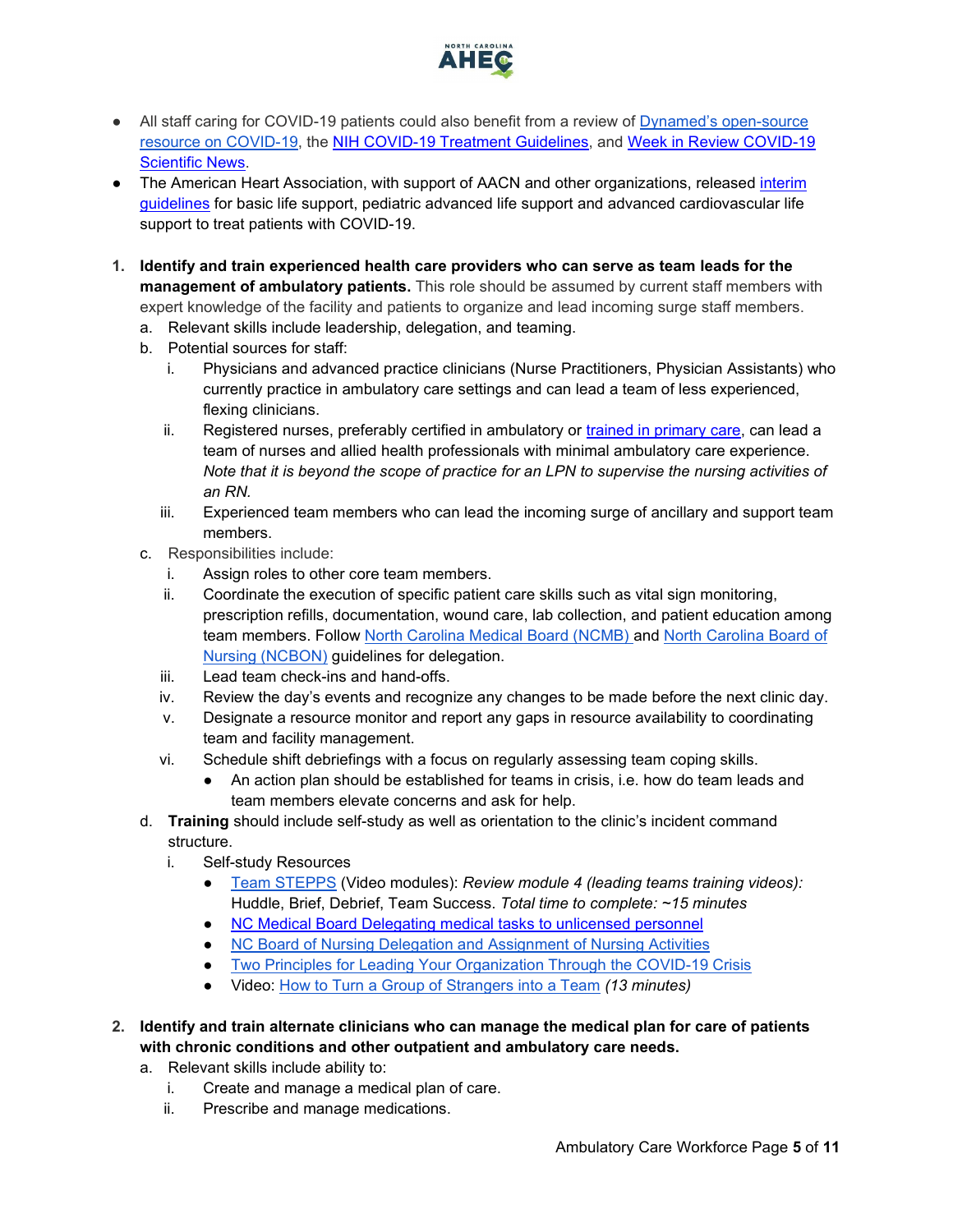

- b. Potential sources for staff (review the [COVID-19 Physician Assistant and Nurse Practitioner](https://www.ncmedboard.org/resources-information/faqs/covid-19-supervision-faqs)  [Guideli](https://www.ncmedboard.org/resources-information/faqs/covid-19-supervision-faqs)nes regarding scope of practice and supervisory arrangements for PAs and NPs):
	- i. Clinicians who have been out of the workforce for less than 5 years but have prior experience in ambulatory care, chronic disease management, geriatrics, disability, physical medicine and rehabilitation, or occupational medicine.
	- ii. Clinicians in specialty areas that are experiencing low volumes, such as same-day surgery clinicians.
	- iii. Health care professionals licensed in another state, are retired, or have inactive licenses; persons who are skilled but not licensed; and students at an appropriately advanced stage of professional study are potential sources. Consult the relevant professional health care licensure board for training requirements.
- c. Community pharmacists who can [review medications and side effects, identify medication](https://journals.lww.com/homehealthcarenurseonline/Fulltext/2013/02000/The_Role_of_a_Pharmacist_on_the_Home_Care_Team__A.6.aspx)[related problems, and provide patient and health care team education.](https://journals.lww.com/homehealthcarenurseonline/Fulltext/2013/02000/The_Role_of_a_Pharmacist_on_the_Home_Care_Team__A.6.aspx)
- <span id="page-5-0"></span>d. **Training** should include self-study of pertinent clinical topics in the ambulatory care setting that require both medical and technical intervention and at least one clinic shift with a team lead. Healthcare professionals should discuss their comfort level and skill set with the team lead clinician to determine which patients they are most prepared to manage.
	- i. The precepted shifts should include an inventory, validation, and comfort level of each team members' skills.
	- ii. Self-Study Resources
		- COVID management resources for the outpatient setting:
			- o [ACP's COVID-19 Clinician's Guide: C](https://assets.acponline.org/coronavirus/scormcontent/?&_ga=2.5648691.1012314021.1585845467-1073402165.1585845467#/)ompiled resources and guidelines from CDC, SCCM, etc. Similar to Dynamed but also includes ambulatory specific protocols, including triage and capacity management.
			- o Special Collection [Coronavirus \(COVID-19\): infection control and prevention](https://www.cochranelibrary.com/collections/doi/SC000040/full)  [measures:](https://www.cochranelibrary.com/collections/doi/SC000040/full) Cochrane systematic reviews on infection prevention
			- o [COVID-19: a remote assessment in primary care](https://www.bmj.com/content/368/bmj.m1182) : BMJ article with a broad overview on conducting a COVID-19 telemedicine visit.
			- o [Testing and Primary Care Response:](https://cdn.embedly.com/widgets/media.html?src=https%3A%2F%2Fwww.youtube.com%2Fembed%2FtXdvWplhpJU%3Ffeature%3Doembed&display_name=YouTube&url=https%3A%2F%2Fwww.youtube.com%2Fwatch%3Fv%3DtXdvWplhpJU&image=https%3A%2F%2Fi.ytimg.com%2Fvi%2FtXdvWplhpJU%2Fhqdefault.jpg&key=40cb30655a7f4a46adaaf18efb05db21&type=text%2Fhtml&schema=youtube) COVID 19 diagnosis and testing in the primary care setting. *Time to complete 1 hour, video.*
			- o [CDC updates and guidelines for outpatient and ambulatory care](https://www.cdc.gov/coronavirus/2019-ncov/hcp/ambulatory-care-settings.html): clinical information and guidance for practices.
		- Pertinent topics for care in the ambulatory setting:
			- [Johns Hopkins Medicine Vital Signs Management:](https://www.hopkinsmedicine.org/health/conditions-and-diseases/vital-signs-body-temperature-pulse-rate-respiration-rate-blood-pressure) Webpage with a summary of how to obtain basic vital signs. It can be useful to share with the patient to monitor their vital signs from home.
			- [Stanford 25 physical exam videos:](https://stanfordmedicine25.stanford.edu/videos.html) Consider watching pulmonary videos (2), cardiac videos (7), and any other videos that seem relevant to your patient's symptoms. *Time to complete: 3-10 minutes per video*
			- o [NC AHEC and UNC School of Medicine Basic Medicine Refresher Courses](https://www.ncahec.net/covid-19/training-and-literature-for-health-care-professionals/critical-care-skills/) (Video based Refreshers). *Clinical Resource Topics:* [Abdominal Pain,](https://www.youtube.com/watch?v=H9BDfxdLDs0&list=PLbBrVwE693Jld1yyiHmVdyv9vvlbNpC0W&index=2&t=0s) [Alcohol Withdrawal,](https://www.youtube.com/watch?v=rs-o38qM5D8&list=PLbBrVwE693Jld1yyiHmVdyv9vvlbNpC0W&index=3&t=0s) [Altered Mental Status,](https://www.youtube.com/watch?v=oLBPUvgDaqs&list=PLbBrVwE693Jld1yyiHmVdyv9vvlbNpC0W&index=4&t=0s) [Back Pain,](https://www.youtube.com/watch?v=jcNx-vcGbG4&list=PLbBrVwE693Jld1yyiHmVdyv9vvlbNpC0W&index=6&t=0s) Chest Pain [\(1](https://youtu.be/Vol78zmM_uA) and [2\)](https://youtu.be/QqvqVslQIBI)[,](https://www.youtube.com/watch?v=yHoDI8bF0Uw&list=PLbBrVwE693Jld1yyiHmVdyv9vvlbNpC0W&index=10&t=0s) [COPD,](https://www.youtube.com/watch?v=yHoDI8bF0Uw&list=PLbBrVwE693Jld1yyiHmVdyv9vvlbNpC0W&index=10&t=0s) Heart Failure (1 an[d](https://youtu.be/odNBjal8L5Y) [2\)](https://youtu.be/odNBjal8L5Y)[,](https://www.youtube.com/watch?v=3yzQMC_lV1c&list=PLbBrVwE693Jld1yyiHmVdyv9vvlbNpC0W&index=15&t=0s) [Syncope,](https://www.youtube.com/watch?v=3yzQMC_lV1c&list=PLbBrVwE693Jld1yyiHmVdyv9vvlbNpC0W&index=15&t=0s) [Headache,](https://www.youtube.com/watch?v=HiSX2eF1sJg&list=PLbBrVwE693Jld1yyiHmVdyv9vvlbNpC0W&index=12&t=0s) [Hypertension,](https://s3.amazonaws.com/aheconnect/hhn10/story_html5.html) [Inpatient Fever,](https://www.youtube.com/watch?v=etrItzpb6OU&list=PLbBrVwE693Jld1yyiHmVdyv9vvlbNpC0W&index=6) [Pancreatitis,](https://www.youtube.com/watch?v=A4_c0cW3q4Q&list=PLbBrVwE693Jld1yyiHmVdyv9vvlbNpC0W&index=16&t=0s) [DKA,](https://www.youtube.com/watch?v=ba0Iv21Bqnc&list=PLbBrVwE693Jld1yyiHmVdyv9vvlbNpC0W&index=19&t=0s) [Panic and](https://www.youtube.com/watch?v=BKRESLx89A0&list=PLbBrVwE693Jld1yyiHmVdyv9vvlbNpC0W&index=5&t=0s)  [Anxiety Disorders,](https://www.youtube.com/watch?v=BKRESLx89A0&list=PLbBrVwE693Jld1yyiHmVdyv9vvlbNpC0W&index=5&t=0s) [Cellulitis,](https://www.youtube.com/watch?v=Wh1wN5CHDSc&list=PLbBrVwE693Jld1yyiHmVdyv9vvlbNpC0W&index=8&t=0s) [Dermatologic Emergencies and Infections.](https://www.youtube.com/watch?v=Xa13FJWR54w&list=PLbBrVwE693Jld1yyiHmVdyv9vvlbNpC0W&index=17&t=0s) *Time to Complete: 10-15 minutes per video*
			- o Merck [Manual for the Medical Professional](https://www.merckmanuals.com/professional) and [Merck Manual for procedures and](https://www.merckmanuals.com/professional/pages-with-widgets/procedures-and-exams?mode=list)  [exams](https://www.merckmanuals.com/professional/pages-with-widgets/procedures-and-exams?mode=list) (Reading-Based Refreshers). *Clinical Resource Topics:* [Cardiovascular](https://www.merckmanuals.com/professional/cardiovascular-disorders)  [Disorders,](https://www.merckmanuals.com/professional/cardiovascular-disorders) [Dermatologic Disorders](https://www.merckmanuals.com/professional/dermatologic-disorders) [Endocrine and metabolic Disorders](https://www.merckmanuals.com/professional/endocrine-and-metabolic-disorders)[,](https://www.merckmanuals.com/professional/gastrointestinal-disorders) [Gastrointestinal Disorders,](https://www.merckmanuals.com/professional/gastrointestinal-disorders) [Genitourinary Disorders,](https://www.merckmanuals.com/professional/gastrointestinal-disorders) [Geriatrics,](https://www.merckmanuals.com/professional/geriatrics) [Hematology and](https://www.merckmanuals.com/professional/hematology-and-oncology)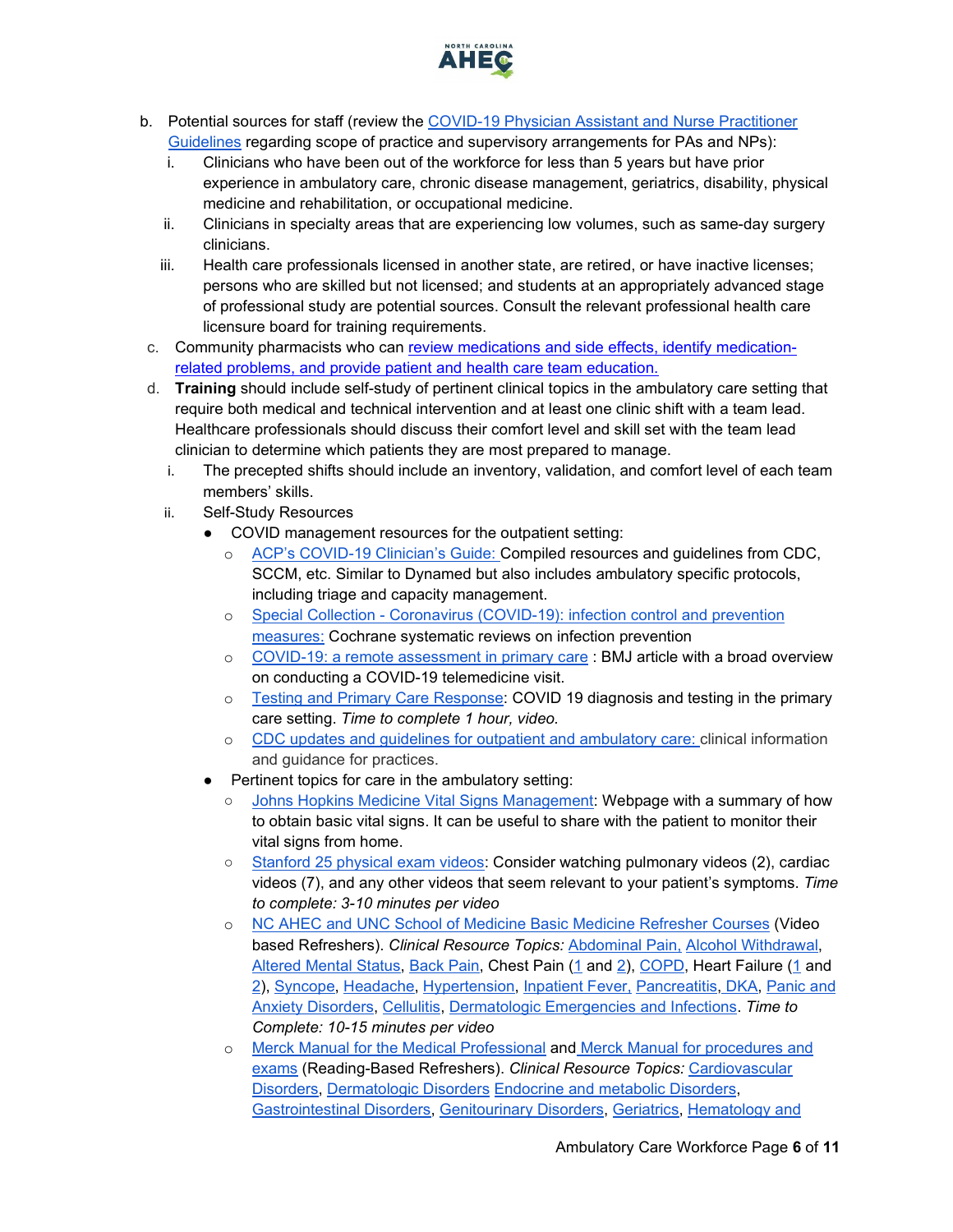

[Oncology,](https://www.merckmanuals.com/professional/hematology-and-oncology) [Hepatic and Biliary Disorders,](https://www.merckmanuals.com/professional/hepatic-and-biliary-disorders) [Neurologic Disorders,](https://www.merckmanuals.com/professional/neurologic-disorders) [Psychiatric Disorders,](https://www.merckmanuals.com/professional/psychiatric-disorders) an[d](https://www.merckmanuals.com/professional/pulmonary-disorders) [Pulmonary Disorders](https://www.merckmanuals.com/professional/pulmonary-disorders)

- [How to Conduct a Physical Exam Via Telemedicine Video:](https://www.youtube.com/watch?v=4hRObfNyDvc) Describes how to conduct a physical exam using telemedicine utilizing both visual observation and common vital signs. Focuses on head, neck, and throat, including a respiratory exam. *Time to complete: 5.5 minutes*
- o [Healthy Children:](https://www.healthychildren.org/) The AAP Parenting Website: Tips for prevention, age-based guidance
- o [MedlinePlus](https://medlineplus.gov/all_easytoread.html) provides easy to read patient educational materials in English and Spanish to increase health literacy of patients.
- o [American Association of Pediatrics](https://pediatrics.aappublications.org/content/133/5/e1451?ijkey=4917e10942a2a1a33c329f76fc1d3689bf1c9c4d&keytype2=tf_ipsecsha) framework for care coordination in children. Covers accountable care organizations, medical homes, and implementing care coordination into a practice. *Time to read: 20 minutes*
- o [Helping people in special populations during the coronavirus pandemic.](https://www.socialworkers.org/Practice/Infectious-Diseases/Coronavirus/Helping-People-in-Special-Populations) The National Association of Social Workers provides guidance and multiple resources on caring for geriatric populations, children, those in recovery, and those who are incarcerated.
- o [Mental and Substance Use Disorders and Homelessness Resources.](https://www.samhsa.gov/homelessness-programs-resources/hpr-resources/case-management) Case management resources from the Substance Abuse and Mental Health Services Administration. Covers housing and shelter, employment, trauma, youth resources, and self-care for providers.
- Clinical decision support apps
	- [GoodRx](https://www.goodrx.com/) provides coupons and discounts, tool to compare prices for prescriptions.
	- [MDCalc medical calculator](https://www.mdcalc.com/) Free online point of care decision support app including medical calculators, scoring systems, and algorithms. References complete. Available on Android and iOS. To access, download the application from the appropriate application store and make an account or access via web browser
	- [pmidCALC](http://www.pmidcalc.org/en/) Free online decision support app including medical calculators, scoring systems, and algorithms. Also provides direct links to peer reviewed publications on PubMed explaining clinical decision-making tools.
	- [Calculate by QxMD](https://qxmd.com/calculate/) Free phone app and web based application that assists with clinical calculations and decision criteria. [Read by QxMD](https://read.qxmd.com/) provides a streamlined collection of up to date literature in medicine. To access, download the app from the appropriate application store and make an account or access via web browser.
	- [ARUP consult](https://arupconsult.com/) Free, laboratory testing decision making tool. Provides evidencebased guidance for choosing appropriate laboratory tests and interpretation of test results based on clinical evidence. To access, use a web browser to navigate to the linked website. No account is necessary.
- <span id="page-6-0"></span>**3. Identify and train alternative staff who can execute and monitor a plan of care for patients with chronic conditions and other outpatient and ambulatory care needs.** 
	- a. Relevant skills include case management and care coordination, preventative care, telephone triage, medication reconciliation, connecting with patients about changes in plan of care, complex patient education, and systematic assessment of medical, functional, and psychosocial needs. i. Many of these skills can be executed via virtual alternatives.
	- b. Potential sources for staff:
		- Licensed nurses with primary care, general medicine and general surgery experience, geriatric, disability, physical medicine and rehabilitation, occupational health, or experience in the management of chronic illness in the past 3 years.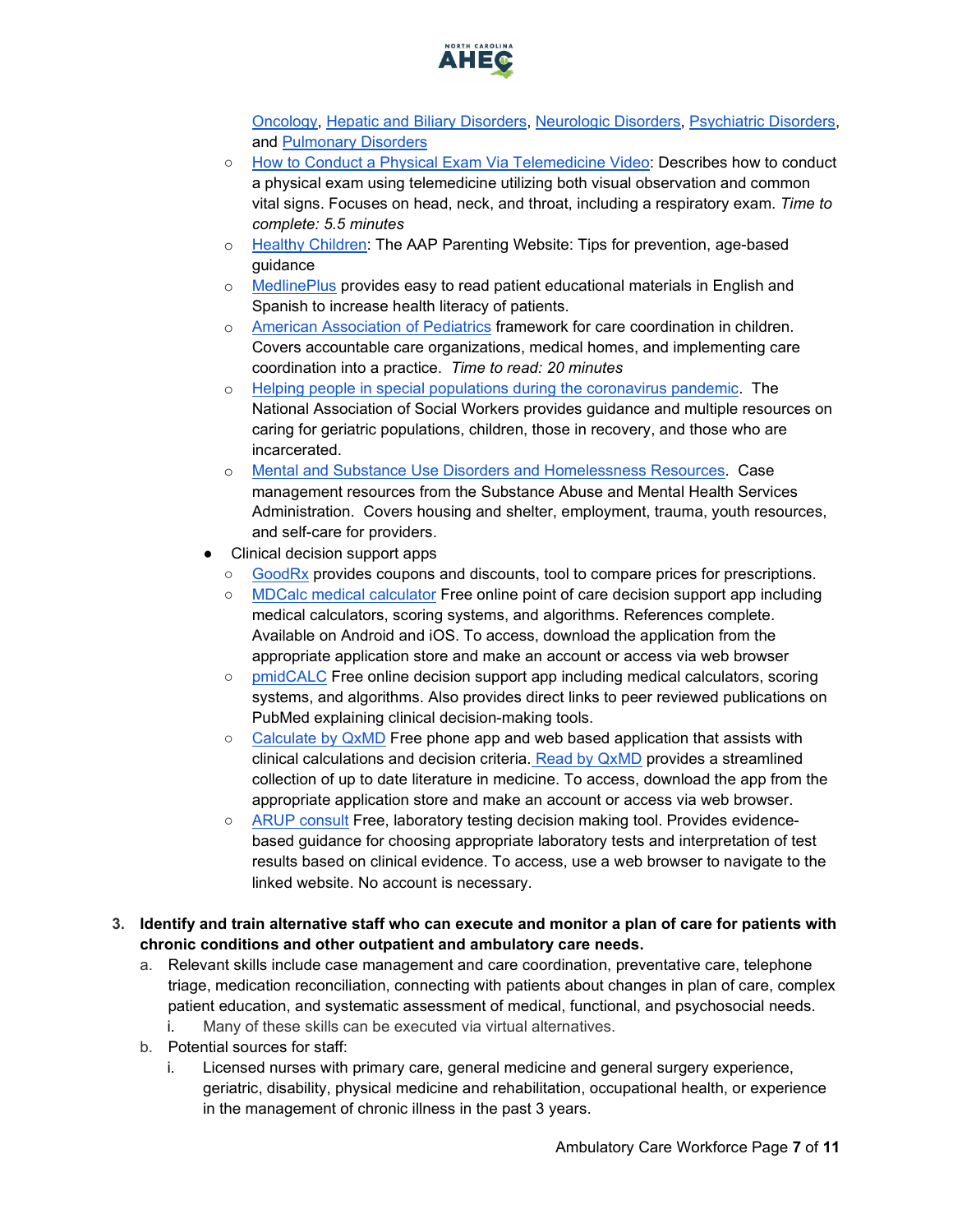

- ii. Licensed nurses from ambulatory, outpatient, urgent care, infusion and specialty settings that are currently low on patients, such as dermatology and same day surgical settings.
- iii. Health care professionals licensed in another state, are retired, or have inactive licenses; persons who are skilled but not licensed; and students at an appropriately advanced stage of professional study are potential sources. Consult the relevant professional health care licensure board for training requirements.
- iv. Travel or agency staff.
- v. Some allied health professionals can execute these skills, such as systematic functional and psychosocial needs assessments, and care coordination. Consult the relevant professional health care licensure board for training requirements and scope of practice.
- vi. With proper training, delegation, and supervision from a Registered Nurse, Licensed Practical Nurses can perform many skills needed in the plan of care for patients with chronic conditions and with other outpatient and ambulatory care needs. See the Licensed Practical [Nurse Law.](https://www4.ncleg.net/enactedlegislation/statutes/html/bysection/chapter_90/gs_90-171.20.html)
- c. **Training** should include self-study of pertinent clinical topics in the ambulatory care setting that require both medical and technical intervention and at least one clinic shift with a team lead. Healthcare professionals should discuss their comfort level and skill set with the team lead clinician to determine which patients they are most prepared to manage.
	- i. The precepted shifts should include an inventory, validation, and comfort level of each team members' skills.
	- ii. [Training Resources can be shared with clinicians who manage the medical plan of care of](#page-5-0)  [patients with chronic and other outpatient and ambulatory care needs.](#page-5-0)

#### <span id="page-7-0"></span>**4. Identify and train alternative staff who can execute fundamental outpatient and ambulatory patient care skills.**

- a. Relevant skills include vital sign monitoring, dressing changes, rooming, cleaning patient rooms/waiting areas, assuring efficient workflow in the clinic, drawing labs, straightforward patient education, medication administration.
- b. Potential sources for staff who can execute fundamental outpatient and ambulatory patient care skills:
	- i. Licensed nurses who have been out of practice for more than 3 years, or who are more comfortable with task-based skills than plan of care execution/monitoring.
	- ii. [Unlicensed assistive personnel\\*](https://www.ncbon.com/practice-nurse-aides-information-rules) from ambulatory, outpatient, infusion, or specialty care settings that are currently low on patients, such as dermatology and surgical settings. See the [NC Board of Nursing Nurse Aide I tasks](https://www.ncbon.com/practice-nurse-aides-nurse-aide-i-tasks) and [NC Board of Nursing NAII tasks.](https://www.ncbon.com/practice-nurse-aides-nurse-aide-ii-tasks)
	- iii. Travel or agency staff.
	- iv. Health care professionals licensed in another state, are retired, or have inactive licenses; persons who are skilled but not licensed; and students at an appropriately advanced stage of professional study are potential sources. Consult the relevant professional health care licensure board for training requirements.
- c. **Training** should include self-study resources focused on fundamental patient care skills and at least one 8-12 hour shift with an ambulatory supervising professional.
	- i. The precepted shifts should include an inventory, validation, and comfort level of each team members' skills; introduction to team-based care; and orientation to the clinic setting.
	- ii. Self-Study Resources
		- [Nurseslabs:](https://nurseslabs.com/category/nursing-notes/medical-surgical-nursing/) Free, brief study guides. Provides review information on nursing [fundamentals](https://nurseslabs.com/category/nursing-notes/fundamentals-of-nursing/) including patient education, [cheat sheets,](https://nurseslabs.com/tag/cheat-sheets/) [diagnostic testing and](https://nurseslabs.com/category/nursing-notes/diagnostic-tests/)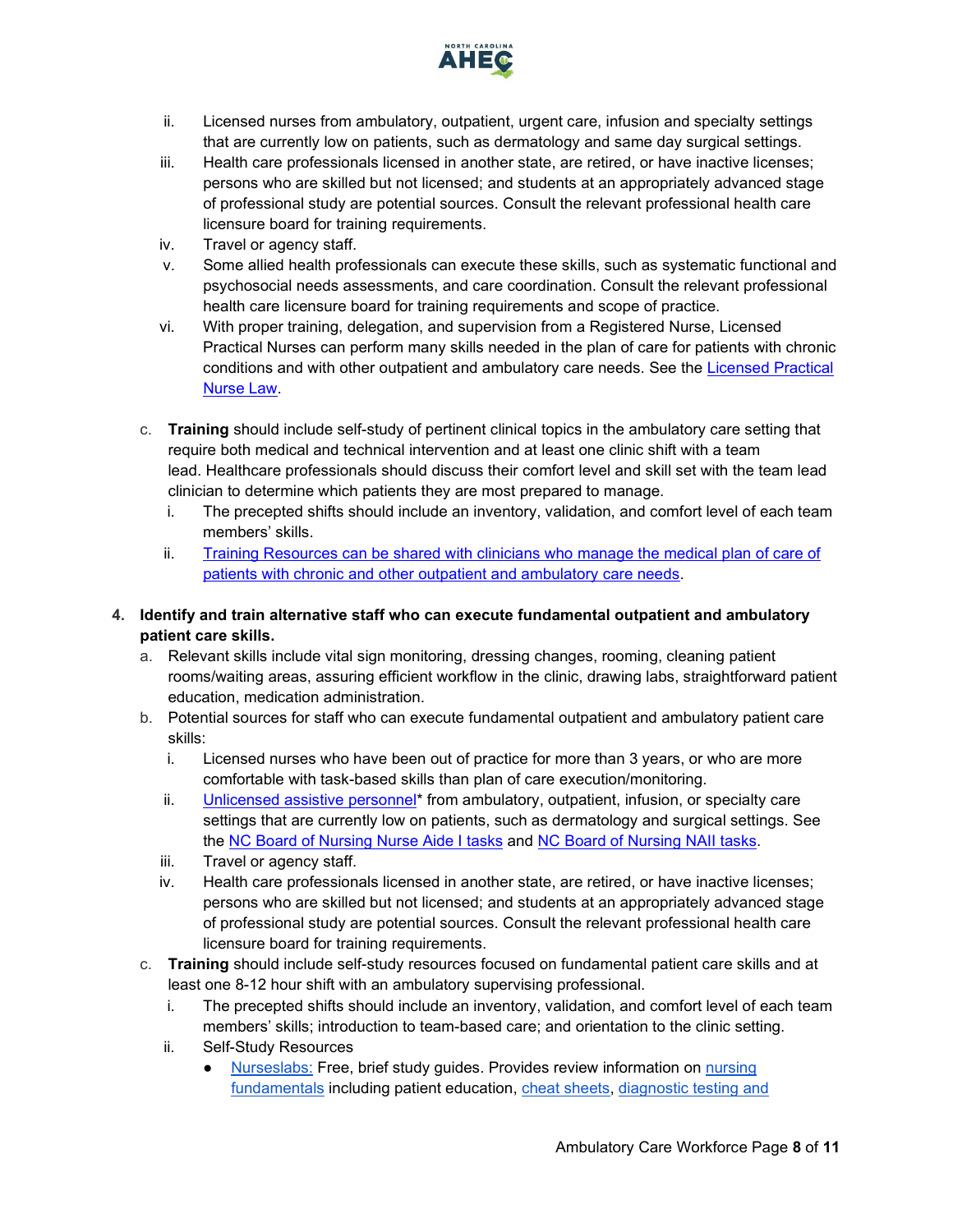

[laboratory testing summaries,](https://nurseslabs.com/category/nursing-notes/diagnostic-tests/) [procedural outlines,](https://nurseslabs.com/category/nursing-notes/fundamentals-of-nursing/nursing-procedures/) [psychiatric nursing,](https://nurseslabs.com/category/nursing-notes/psychiatric-nursing/) and [medical and](https://nurseslabs.com/category/nursing-notes/medical-surgical-nursing/)  [surgical nursing outlines.](https://nurseslabs.com/category/nursing-notes/medical-surgical-nursing/) *Time to complete*: *5-10 minutes per guide*

- [RegisteredNurseRN:](https://www.youtube.com/user/RegisteredNurseRN/playlists) Free YouTube channel that has 600+ videos highlighting specific concepts in nursing. *Time to complete: 5-20 minutes per video*
- [CDC guidelines.](https://www.cdc.gov/coronavirus/2019-ncov/community/organizations/cleaning-disinfection.html) Recommendations for cleaning and disinfecting outpatient community facilities
- <span id="page-8-0"></span>**5. Identify and train staff who can execute other essential skills to protect patients and colleagues.**
	- a. Infection control focal point: Each clinic should have one designated infection prevention and control (IPC) person or be able to delegate and rotate the role among staff.
		- i. Responsibilities: Ensure the clinic is complying with all CMS and CDC guidance related to infection control.
		- ii. Potential sources for staff include RNs, LPNs, nurse managers, physicians, PAs, NPs, administrators, allied health professionals, retired health professionals.
		- iii. Resources:
			- See [Team Safety section o](#page-2-0)f this document
			- [Basics of Infection Prevention](https://vimeo.com/336724350)
			- [CDC infection control guidelines](https://www.cdc.gov/coronavirus/2019-ncov/prevent-getting-sick/prevention.html)
			- [Isolation Discontinuation](https://www.cdc.gov/coronavirus/2019-ncov/hcp/disposition-hospitalized-patients.html)
	- b. Screeners: Rework the traffic flow in the clinic and assign staff to screen every person as they enter through limited access points.
		- i. Responsibilities: Screen every individual entering the clinic, outside healthcare workers, vendors, etc. Screen every patient and caregiver and follow facility guidelines for reporting, isolating, escalating.
		- ii. Potential sources for staff include unlicensed assistive personnel, LPNs, RNs, health professions students, allied health professionals, retired health professionals.
		- iii. Resources:
			- Refer to updated [CDC guidelines](https://www.cdc.gov/coronavirus/2019-ncov/hcp/clinic-preparedness.html) for screening
			- The [clinic's system of surveillance,](#page-1-1) including who/when/where to report positive or suspected positive cases, is a vital resource.
			- [Criteria for return to work](https://www.cdc.gov/coronavirus/2019-ncov/hcp/return-to-work.html)
	- c. Updaters: The COVID-19 situation is rapidly changing, as are guidelines, regulations, and trainings. Facilities need to keep up-to-date with the most current evidence-based information.
		- i. Responsibilities: Ensure that decision-makers and staff members have the most up-to-date information. Keep open and fluid communication with the local health department.
		- ii. Potential sources for staff include unlicensed assistive personnel,\* LPNs, RNs, health professions students,<sup>+</sup> retired health professionals, allied health professionals, staff in administration, current health care staff who are at high risk for COVID-19 complications (this role can be completed virtually in many cases).
		- iii. Resources: Sign up for updates from NC DHHS, CMS, various other professional organizations who offer resources (see resources in previous sections), and the NC AHEC [Program.](https://www.ncahec.net/covid-19/webinars/)
	- d. Communicators: Staff must make concerted efforts to keep patients informed and connected to their plan of care and, when relevant, to the telehealth workflow process.
		- i. Responsibilities: Assure that patients who meet the criteria for telehealth are properly set up for virtual care. May require virtual assistance with technical support, such as iPads, iPhones, computers, etc. Reach out to patients prior to virtual and face-to-face appointments to screen to troubleshoot any connectivity problems, to proactively screen for needs, and to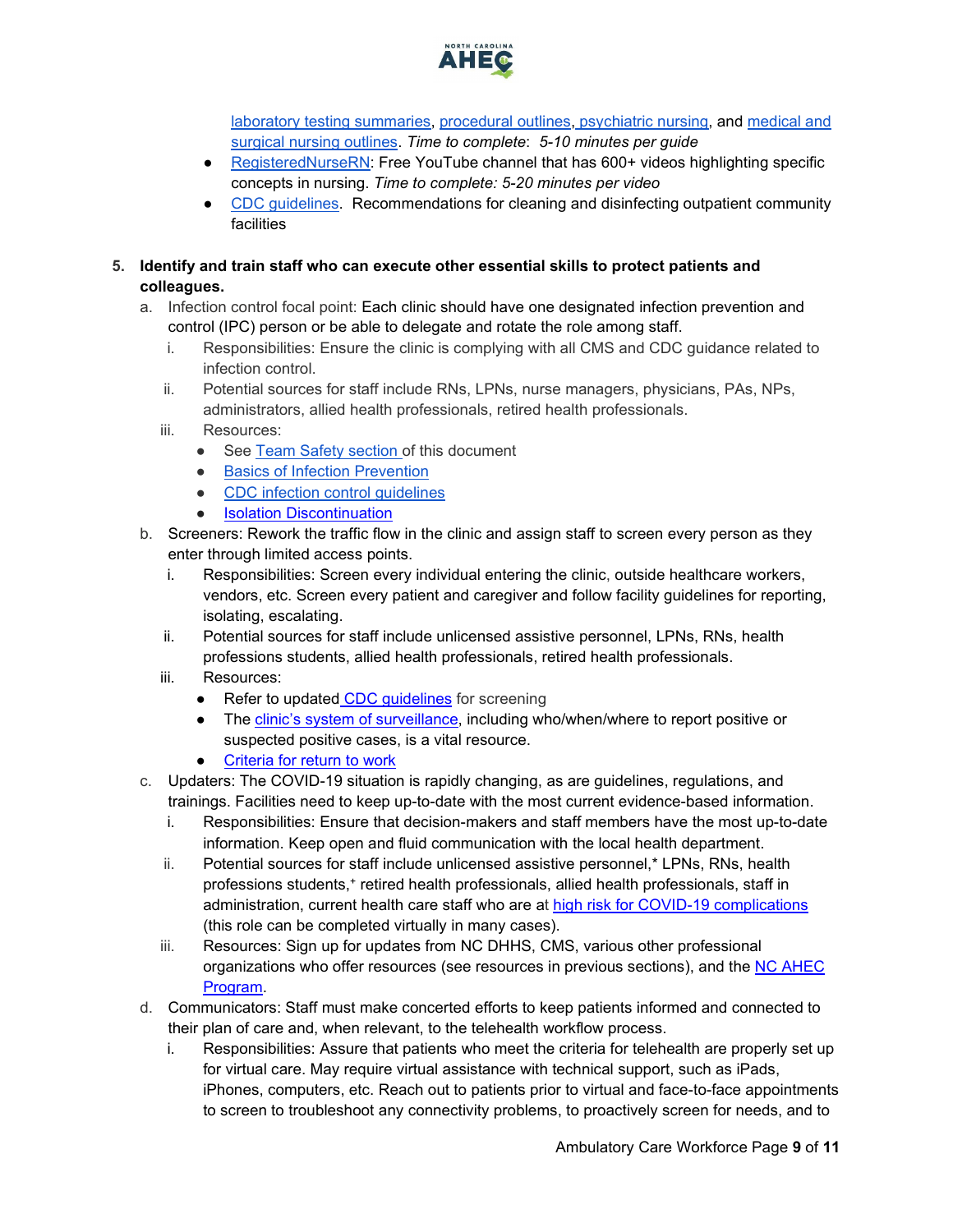

address any insurance/co-payment issues. Assure that patients are updated if telehealth or in-person visits are delayed. Assure that high-risk patients are proactively contacted to make – and keep – necessary telehealth or in-person visits.

- ii. Potential sources for staff include allied health professionals, chaplains, LPNs, RNs, health professions students,+ retired health professionals, chaplains, unlicensed assistive personnel,\* staff in administration, current health care staff who are at [high risk for COVID-](https://www.cdc.gov/coronavirus/2019-ncov/need-extra-precautions/people-at-higher-risk.html)[19 complications \(](https://www.cdc.gov/coronavirus/2019-ncov/need-extra-precautions/people-at-higher-risk.html)this role is completed virtually). *As much as possible, high-risk patients should have a consistent communicator.*
- iii. Resources:
	- [Virtual/Digital/Telehealth Patient and Family Engagement Overview](https://www.healthit.gov/sites/default/files/playbook/pdf/nlc-secure-messaging-fact-sheet.pdf)
	- **Vital Talk COVID Ready Communication Playbook**
	- [Required resources](https://www.ruralhealthinfo.org/toolkits/telehealth/4/resources-needed) for setting up rural telehealth
	- Providers can [apply for funding](https://www.fcc.gov/document/guidance-covid-19-telehealth-program-application-process) to set up telehealth
	- Full module on family communication from [AHRQ](https://www.ahrq.gov/hai/quality/tools/cauti-ltc/modules/implementation/long-term-modules/module5/mod5-facguide.html) (30min to complete)
	- Strategies for [engaging families](https://www.youtube.com/watch?v=U3gyL_p7FyA&feature=youtu.be) in patient care (2 min video)
	- Strategies to [communicate care plans](https://www.youtube.com/watch?v=cavAprwMeG0&feature=youtu.be) with patients and families (4 min video)
	- [Assessing Fall Risk and Reducing Falls](https://www.nursingcenter.com/clinical-resources/nursing-pocket-cards/assessing-fall-risk-and-reducing-falls) includes information on intrinsic and extrinsic risk factors as well as prevention strategies. An assessment can be done with a video tour of the home.
- e. Advanced care and resource planning: The clinic should prioritize assessing social determinants of health, screening for behavioral health issues, and establishing advanced care plans with all patients. For patients who are sick, advanced care plans should be established before they become critically ill. Consider completion of the Medical Orders for Scope of Treatment (MOST) form for all patients.
	- i. Responsibilities: Assess social determinants of health and screen for behavioral health issues for all patients with priority on high-risk patients. Assure that each patient has a plan for potential emergencies.
	- ii. Potential sources for staff include allied health professionals, RNs, LPNs, health professions students,<sup>+</sup> retired health professionals, and current health care staff who are at high risk for [COVID-19 complications \(](https://www.cdc.gov/coronavirus/2019-ncov/need-extra-precautions/people-at-higher-risk.html)this role can be completed virtually in many cases). Evaluation of social determinants of health can also be done by unlicensed assistive personnel.\* *Note that any staff member can initiate Advance Care Planning conversations, but the MOST form must be signed by a physician, PA, or NP.*
	- iii. Resources:
		- **[Advanced Care Planning During Crisis](https://youtu.be/F_cS89aa0DE)**
		- [Best Practices for End-Of-Life Care Discussions](https://www.ncbi.nlm.nih.gov/pmc/articles/PMC1495357/)
		- Medical Orders for Scope of Treatment (MOST) Form
		- [Medical Orders for Scope of Treatment \(MOST\) Form administration training](https://info.ncdhhs.gov/dhsr/EMS/dnrmost.html)
		- [Social determinants of health screening tool](https://www.aafp.org/dam/AAFP/documents/patient_care/everyone_project/hops19-physician-form-sdoh.pdf) and [instructions for use:](https://www.aafp.org/dam/AAFP/documents/patient_care/everyone_project/hops19-physician-guide-sdoh.pdf) 2-page questionnaire developed by the EveryOne Project and the American Academy of Family Physicians can be used to assess the social needs of each patient. The instructions for use (8 pages) provide guidance for how to administer and interpret the questionnaire.
		- Free [training and other screening tools on social determinants of health](https://www.aapc.com/blog/47444-free-online-training-on-social-determinants-of-health/) is offered by the American Medical Association.
		- Connect with local food banks, housing authority, behavioral health [professionals/resources,](https://www.ncdhhs.gov/divisions/public-health/covid19/managing-your-overall-health) domestic abuse, transportation resources
			- [Resource search tool](https://www.nc211.org/find-help) by need and location.